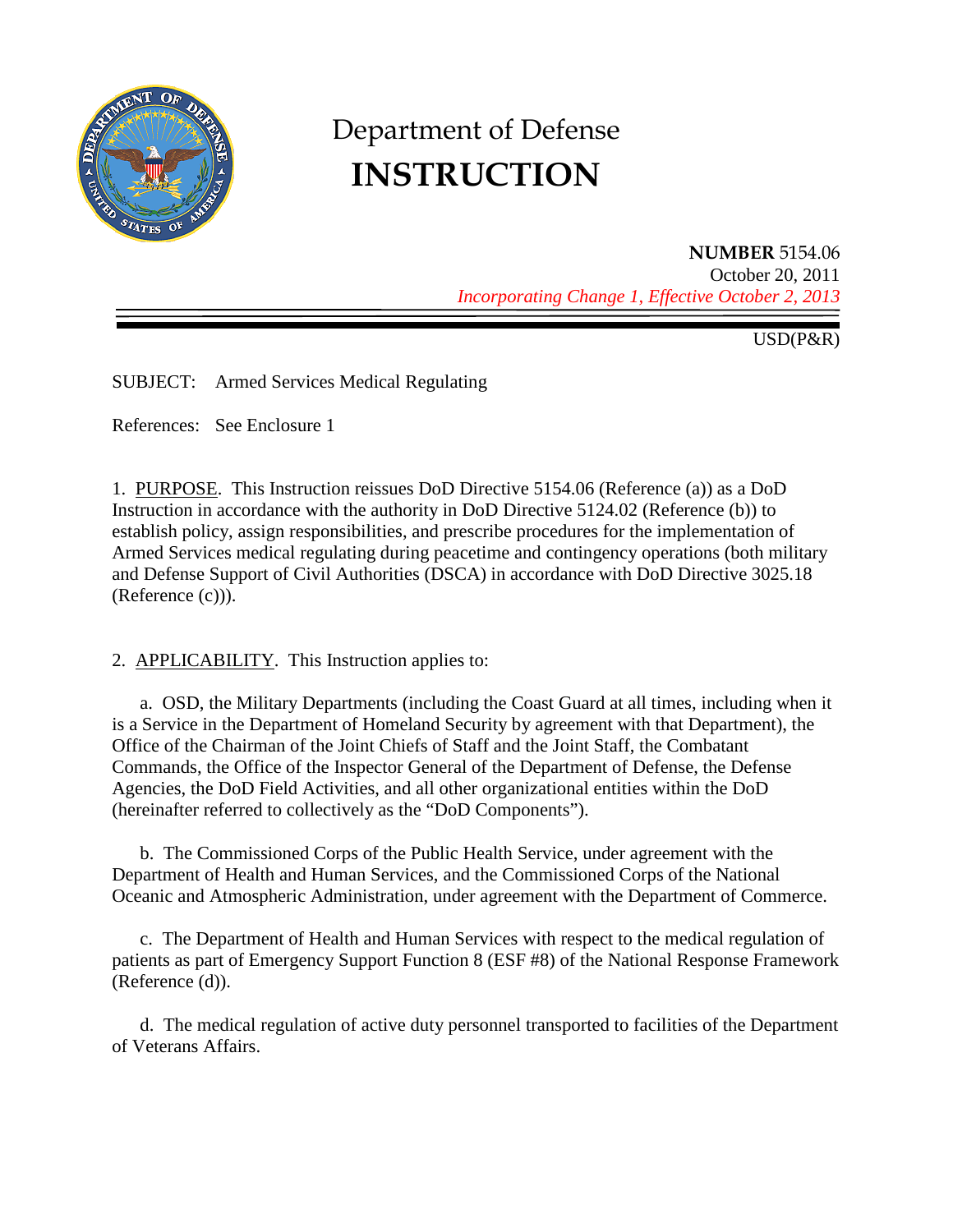3. POLICY. It is DoD policy that the Commander, U.S. Transportation Command (CDRUSTRANSCOM) shall be the single manager for implementing policy and standardizing procedures and information support system (ISS) requirements for global patient movement (PM).

4. RESPONSIBILITIES. See Enclosure 2.

5. RELEASABILITY. UNLIMITED. This Instruction is approved for public release and is available on the Internet from the DoD Issuances Website at http://www.dtic.mil/whs/directives.

6. EFFECTIVE DATE. This Instruction: is effective upon its publication to the DoD Issuances Website.

*a. Is effective October 20, 2011.*

*b. Must be reissued, cancelled, or certified current within 5 years of its publication to be considered current in accordance with DoD Instruction 5025.01 (Reference (e)).* 

*c. Will expire effective October 20, 2021 and be removed from the DoD Issuances Website if it hasn't been reissued or cancelled in accordance with Reference (e).*

Cufford L. S.

Clifford L. Stanley Under Secretary of Defense for Personnel and Readiness

Enclosures

1. References 2. Responsibilities Glossary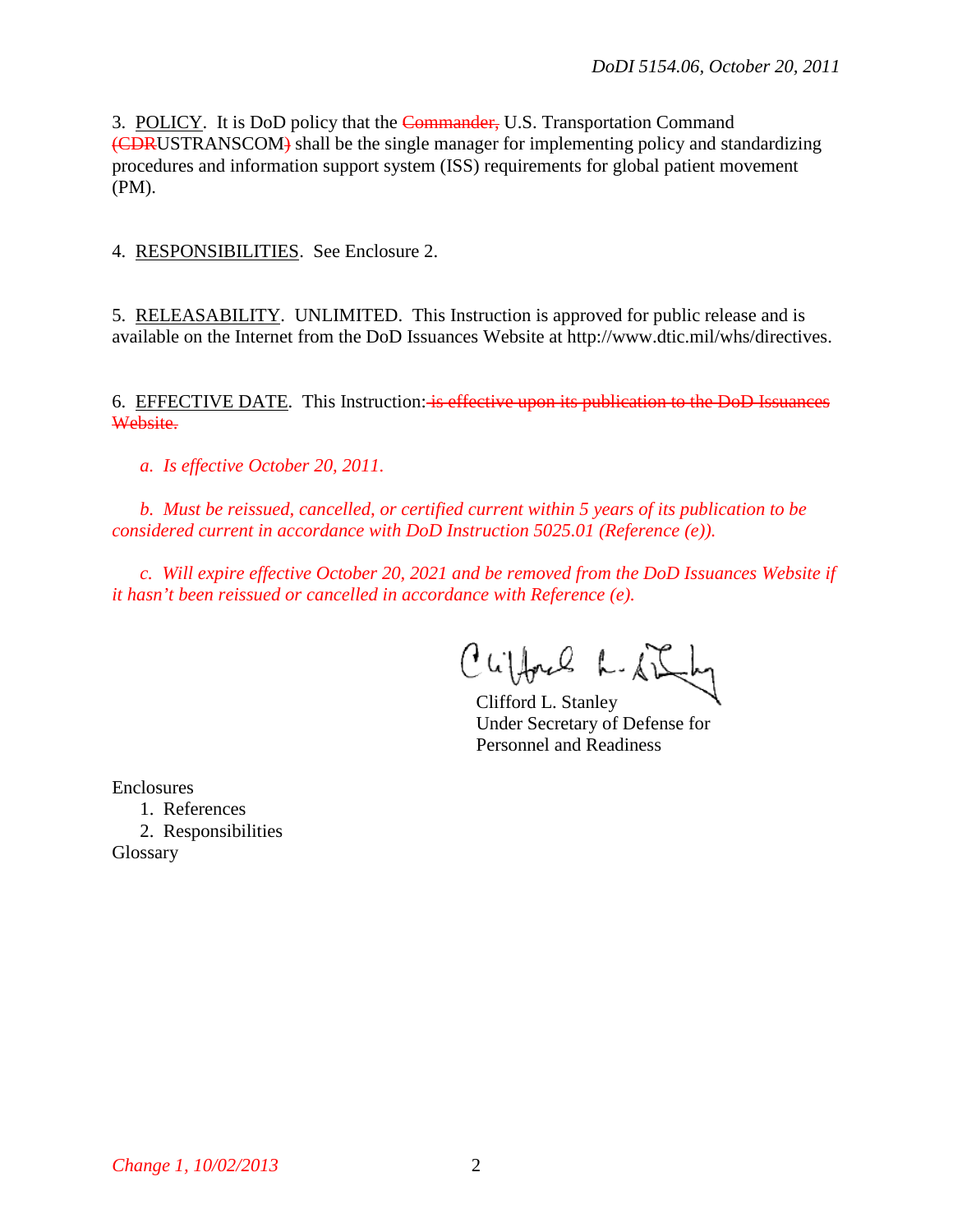### ENCLOSURE 1

### REFERENCES

- (a) DoD Directive 5154.06, "Armed Services Medical Regulating," January 12, 2005 (hereby cancelled)
- (b) DoD Directive 5124.02, "Under Secretary of Defense for Personnel and Readiness (USD(P&R))," June 23, 2008
- (c) DoD Directive 3025.18, "Defense Support of Civil Authorities (DSCA)," December 29, 2010*, as amended*
- (d) Department of Homeland Security, "National Response Framework," January 2008
- *(e) DoD Instruction 5025.01, "DoD Directives Program," September 26, 2012, as amended*
- (e*f*) Sections 8111 and 8111A of title 38, United States Code
- (f*g*) Section 2641 of title 10, United States Code
- (g*h*) Joint Publication 1-02, "Department of Defense Dictionary of Military and Associated Terms," current edition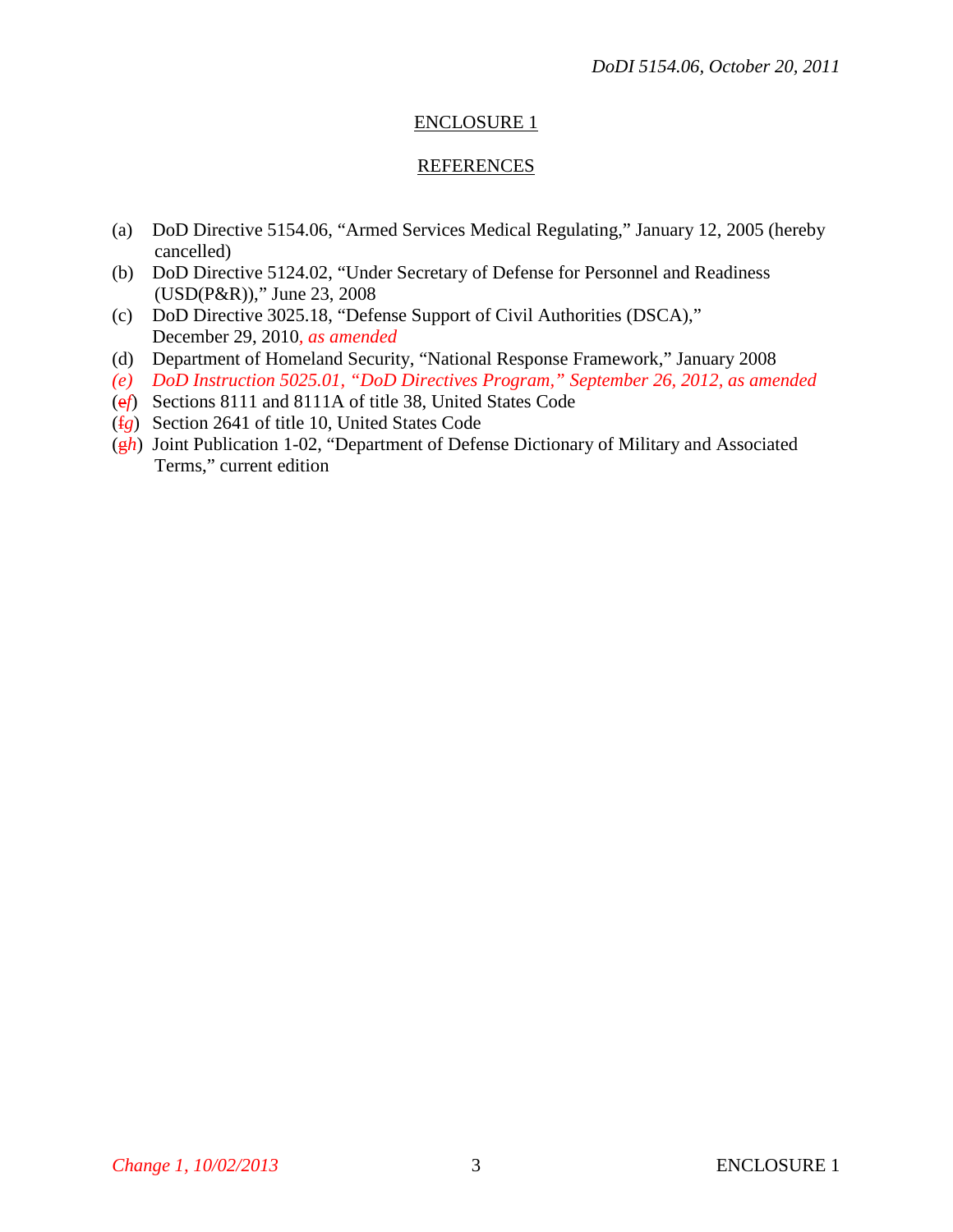## ENCLOSURE 2

## RESPONSIBILITIES

1. ASSISTANT SECRETARY OF DEFENSE FOR HEALTH AFFAIRS (ASD(HA)). The ASD(HA), under the authority, direction, and control of the Under Secretary of Defense for Personnel and Readiness, shall:

a. In coordination with the Chairman of the Joint Chiefs of Staff, the Secretaries of the Military Departments, and the *Commander, U.S. Transportation Command (*CDRUSTRANSCOM*)*, develop medical regulating guidance (including movement of contaminated and mildly contagious patients and service animals) and issue guidance necessary to implement this Instruction.

b. Provide guidance, planning, and standard resource solutions to be purchased by the users (the Commanders of the geographic Combatant Commands (GCCs) and the Secretaries of Military Departments) for initiatives designed to provide automatic data processing support for patient regulating functions. Those steps shall ensure the compatibility with existing or planned DoD automated medical information systems, and those used or planned by Federal Departments for DSCA and humanitarian assistance and disaster relief missions.

2. HEADS OF THE DoD COMPONENTS. The Heads of the DoD Components shall ensure that activities under their respective authorities comply with global medical regulating procedures and quality care standards as established by CDRUSTRANSCOM.

3. COMMANDERS OF THE GCCs. The Commanders of the GCCs, in addition to the responsibilities in section 2 of this enclosure, shall assist the CDRUSTRANSCOM with intratheater medical regulating and management of the theater patient movement requirements centers (TPMRCs) in each of their respective theaters.

4. CDRUSTRANSCOM. The CDRUSTRANSCOM, through the Chairman of the Joint Chiefs of Staff and in addition to the responsibilities in section 2 of this enclosure, shall:

a. In coordination with the ASD(HA), the Secretaries of the Military Departments, and the Commanders of the GCCs, serve as single manager for the implementation of policy and standardization of procedures and ISSs for medical regulating of uniformed services patients. Establish procedures, as necessary, to ensure the efficient global PM of uniformed services patients (including movement of contaminated and mildly contagious patients and service animals) consistent with the policies of this Instruction and guidance issued by the ASD(HA) pursuant to paragraph 1.a. of this enclosure. These procedures will be in compliance with obligations under the World Health Organization International Health Regulations and other applicable international agreements.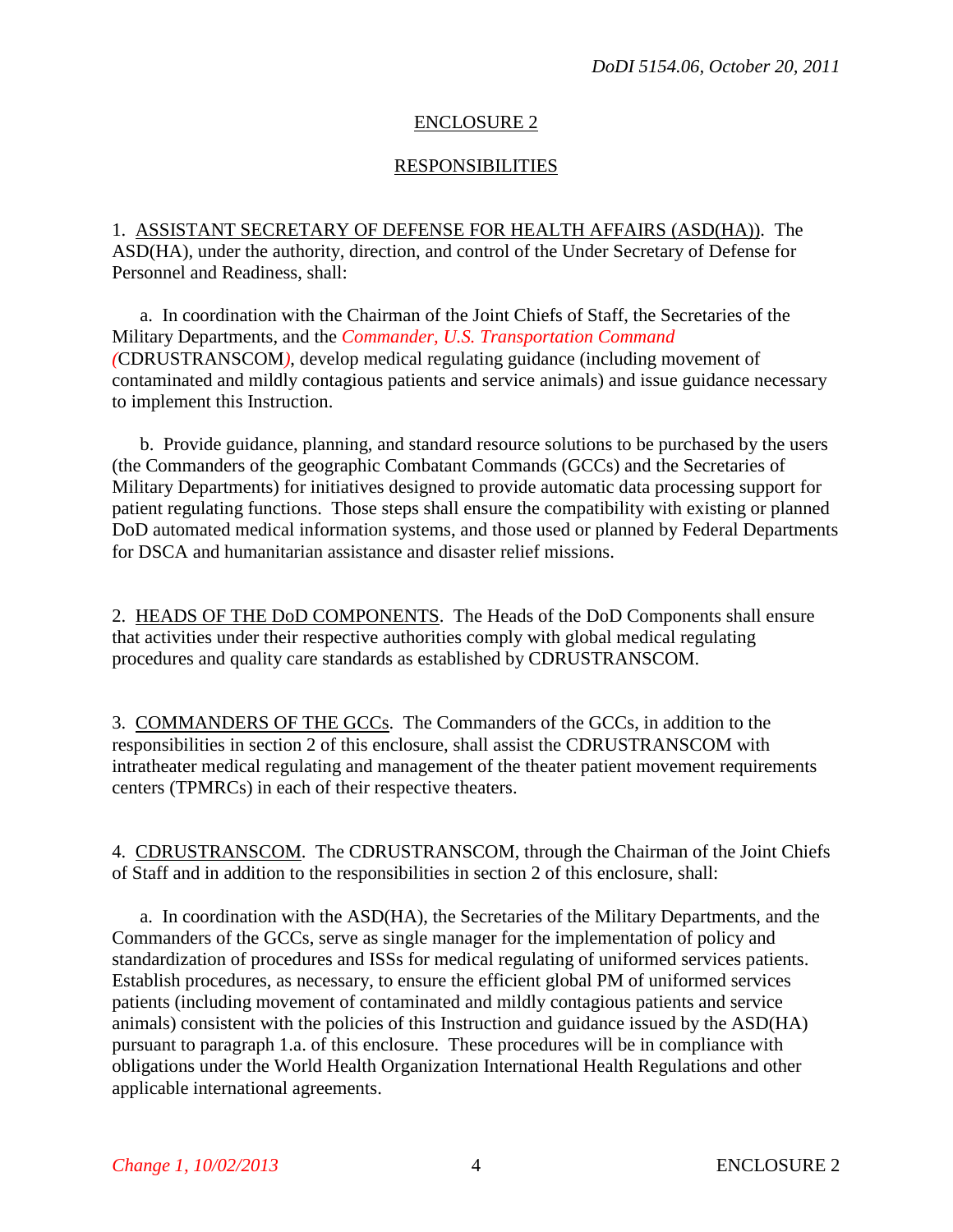b. In coordination with the ASD(HA), establish a global network system to assist in the command and control of intertheater medical regulating and PM and provide the ability to locate and track uniformed services' patients being medically evacuated in both peace and contingency (military and DSCA) operations.

c. Exercise authority, direction, and control over the Global Patient Movement Requirements Center (GPMRC).

d. In coordination with the GCC Commanders, be responsible for intratheater medical regulating and for the TPMRCs in each of their respective theaters.

e. In contingency operations, have the authority to regulate uniformed services patients from the supported combat theater directly into the theater medical treatment facilities (MTFs) of other GCCs or the continental United States (CONUS). Such regulation shall be based on the medical capability and bed availability information released by the respective GCC's TPMRC or Command Surgeon; or by the Military Services, for use by the U.S. Transportation Command (USTRANSCOM).

f. With and through the USTRANSCOM Surgeon's Office, have the authority in peacetime to regulate uniformed services patients to and within CONUS. During contingency operations the authority extends to both military and DSCA operations. Should the GPMRC be unable to carry out this task for any reason, the CDRUSTRANSCOM may direct a GCC's TPMRC to assume the role of overall regulator.

g. Have the authority, consistent with sections 8111 and 8111A of title 38, United States Code (U.S.C.) and section 2641 of title 10, U.S.C. (References (ef) and ( $f$ g)), to regulate uniformed services and certain VA beneficiaries to medical facilities of the VA.

h. When supporting the Department of Health and Human Services consistent with ESF #8 of Reference (d), have the authority and responsibility for regulating and tracking patients transported on DoD-controlled assets to National Disaster Medical System (NDMS) Federal Coordination Centers and Primary Receiving Centers.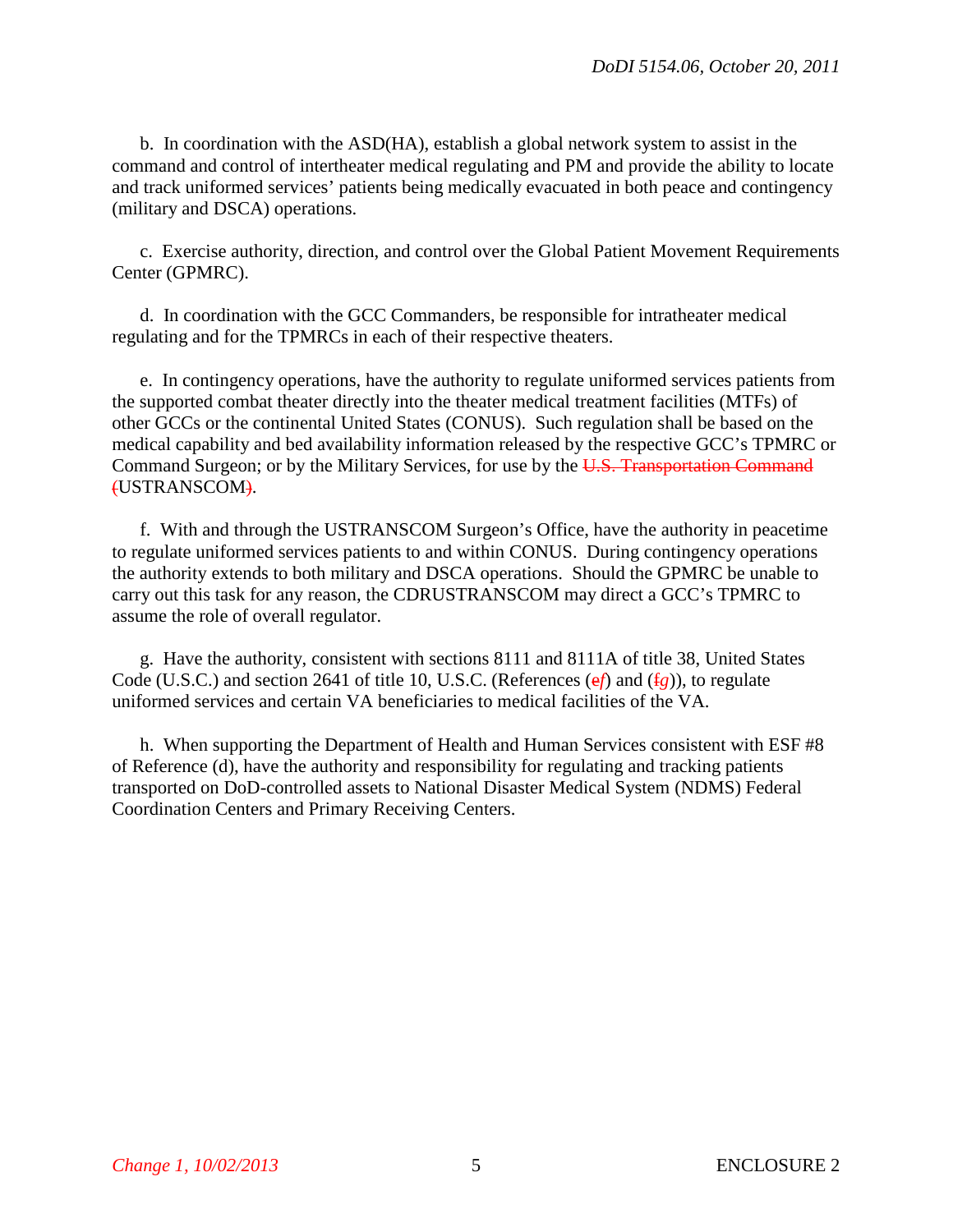### GLOSSARY

# PART I. ABBREVIATIONS AND ACRONYMS

| ASD(HA)                       | <b>Assistant Secretary of Defense for Health Affairs</b>                           |
|-------------------------------|------------------------------------------------------------------------------------|
| CDRUSTRANSCOM<br><b>CONUS</b> | Commander, United States Transportation Command<br>continental United States       |
| <b>DSCA</b>                   | Defense Support of Civilian Authorities                                            |
| <b>ESF</b>                    | <b>Emergency Support Function</b>                                                  |
| GCC<br><b>GPMRC</b>           | geographic Combatant Command<br><b>Global Patient Movement Requirements Center</b> |
| <b>ISS</b>                    | information support system                                                         |
| <b>MTF</b>                    | medical treatment facility                                                         |
| <b>NDMS</b>                   | <b>National Disaster Medical System</b>                                            |
| <b>PM</b>                     | patient movement                                                                   |
| <b>TPMRC</b>                  | Theater Patient Movement Requirements Center                                       |
| U.S.C.<br><b>USTRANSCOM</b>   | <b>United States Code</b><br><b>United States Transportation Command</b>           |
| <b>VA</b>                     | Department of Veterans Affairs                                                     |

# PART II. DEFINITIONS

Unless otherwise noted, these terms and their definitions are for the purpose of this Instruction.

ESF. Defined in Joint Publication 1-02 (Reference (g*h*)).

GPMRC. The GPMRC is a joint activity reporting directly to USTRANSCOM. The GPMRC provides medical regulating services, including clinical validation, limited patient in transit visibility, and evacuation requirements planning for intertheater PM and intratheater PM for CONUS. The GPMRC coordinates with supporting resource providers to identify available assets and communicates transport to bed plans to Service components, or other agencies, to execute the mission.